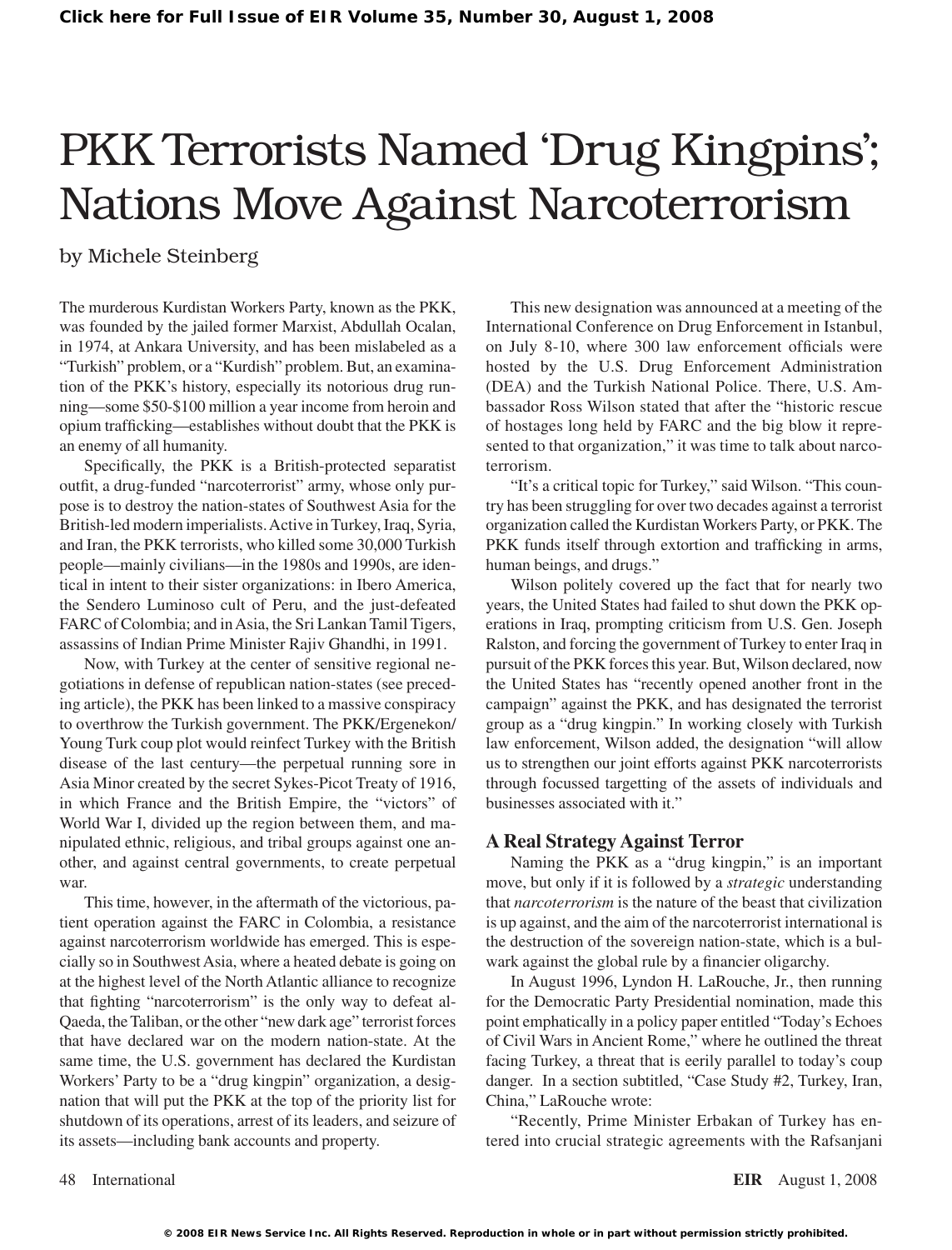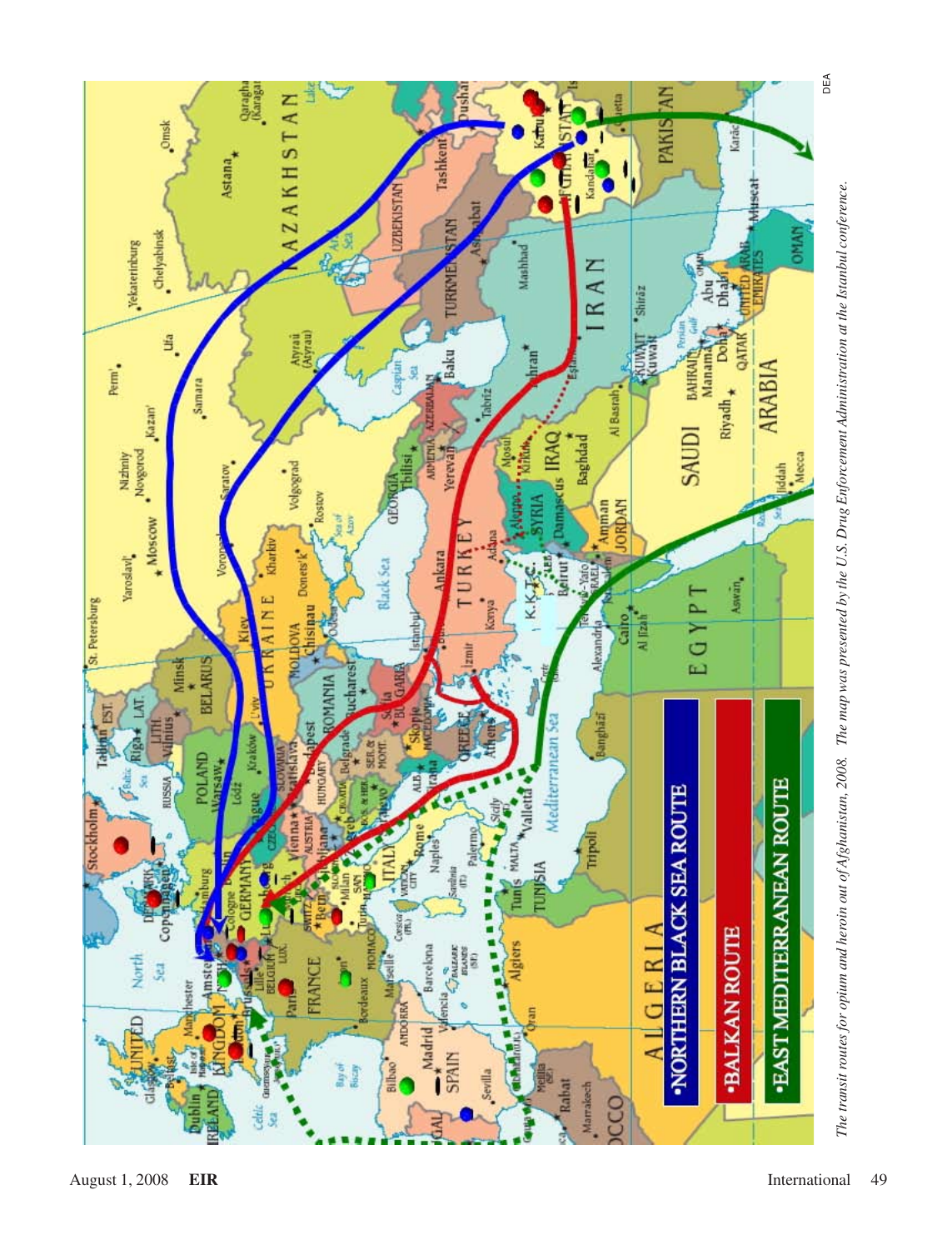### **COMPARING OPIUM PRODUCTION BETWEEN AFGHANISTAN** AND REST OF THE WORLD

| Year | <b>OPIUM</b><br><b>PRODUCTION IN</b><br><b>AFGHANISTAN</b><br>(TONS) | <b>GLOBAL</b><br><b>OPIUM</b><br><b>PRODUCTION</b><br>(TONS) | <b>PERCENTAGE OF</b><br><b>PRODUCTION IN</b><br><b>AFCHANISTAN</b> |
|------|----------------------------------------------------------------------|--------------------------------------------------------------|--------------------------------------------------------------------|
| 1998 | 2,693                                                                | 4,346                                                        | 62%                                                                |
| 1999 | 4,565                                                                | 5,764                                                        | 79%                                                                |
| 2000 | 3,276                                                                | 4,691                                                        | 70%                                                                |
| 2001 | 185                                                                  | 1,596                                                        | 12%                                                                |
| 2002 | 3,400                                                                | 4,491                                                        | 76%                                                                |
| 2003 | 3,600                                                                | 4,765                                                        | 76%                                                                |
| 2004 | 4,200                                                                | 4,850                                                        | 87%                                                                |
| 2005 | 4,100                                                                | 4,620                                                        | 89%                                                                |
| 2006 | 6,100                                                                | 6,610                                                        | 92%                                                                |
| 2007 | 8,200                                                                | 8,847                                                        | 93%                                                                |

allies, are funding their armies—as *EIR* warned more than a decade ago—with opium and heroin trafficking, as well as a newer, burgeoning empire in hashish production. One U.S. intelligence source stated that more than \$100 million a year, directly from the opium *grown* in Afghanistan alone, goes directly to the Taliban, for its military operations.

The source put the overall monetary value of the Afghan opium trade—now accounting for *93% of the world's opium production* last year—at ap-

Source: UNODC.

government of Iran. To assess this, the subject must be approached on four levels.

"First, Prime Minister Erbakan's actions echo the 1919- 1920 alliance of Turkey's patriot, Mustafa Kemal Ataturk, with Iran patriot Reza Pahlevi, who joined forces to effect the successful defeat of the Anglo-French Entente Cordiale's Sykes-Picot plot against the people of the Middle East.

"Second, this reflects the common interest among Turkey, Iran, and Iraq, in destroying a London-based, Kurdish (PKK) terrorist operation deployed entirely by London and Paris....

"Third, this represents two vital interests. It represents Turkey's vital national interest in finding the kind of economic cooperation it requires for national economic reconstruction. It also reflects Iran's present, crucial close cooperation, in Eurasia Land-Bridge development, with China and central Asia republics. In that specific setting, Turkey's vital interests demand that it become an integral partner in the extension of this Land-Bridge collaboration. Thus Turkey's and Iran's shared interests in ending the power of the Entente Cordiale's Kurdish operations, coincide with the two nations' vital interests in economic-development cooperation.

"Fourth, this effort is of vital strategic-political importance, not only for the nations, directly and indirectly, involved. It is of global strategic importance."

That LaRouche description is even more crucial today, where in the aftermath of the disastrous war against Iraq by the U.S.-British alliance, the region remains in flames.

*EIR* has learned from well-informed Washington sources that there is now full recognition within U.S. military circles that the commanders of the Taliban, and Taliban's al-Qaeda proximately \$160 billion—a figure considered high by U.S. law enforcement analysts. But these law enforcement circles will admit that they can no longer precisely calculate what the value of the Afghanistan opium might be.

One reason for the confusion about the cash flow is, "how big is big"? The opium production in Afghanistan in 2007 was a staggering 8,200 tons, out of a total world production of 8,847 tons. In 2006, the Afghan opium production was 6,100 tons out of 6,610 tons worldwide. In perspective, opium production in Afghanistan alone in 2007 is more than *three times greater than Afghanistan's opium in 1998*, when the United Nations put the figure at 2,693 tons in Afghanistan, and about 4,300 tons worldwide.

In fact, since the U.S.-led invasion of Afghanistan that drove out the Taliban and al-Qaeda after the Sept. 11, 2001 attacks on the United States, the opium production has skyrocketted, growing steadily, year after year, since 2002. And asthe opium production has grown in volume, the Taliban has grown in strength and activity.

Any competent military historian knows that logistics in depth is the key to the operations of any army, and that applies more than ever to irregular warfare forces and terrorist armies. So, without eliminating the narcoterrorists'supply lines, and economic base, it is impossible to defeat them.

Now the discussion is in full force to include the "Narco-Khans" of Afghanistan in the allied war plan there, but the decision has not been finalized.

Defeating the PKK's dirty war would be a good case study in successful counterterror operations, but this would mean directly taking on the British Empire. In 1996, *EIR* published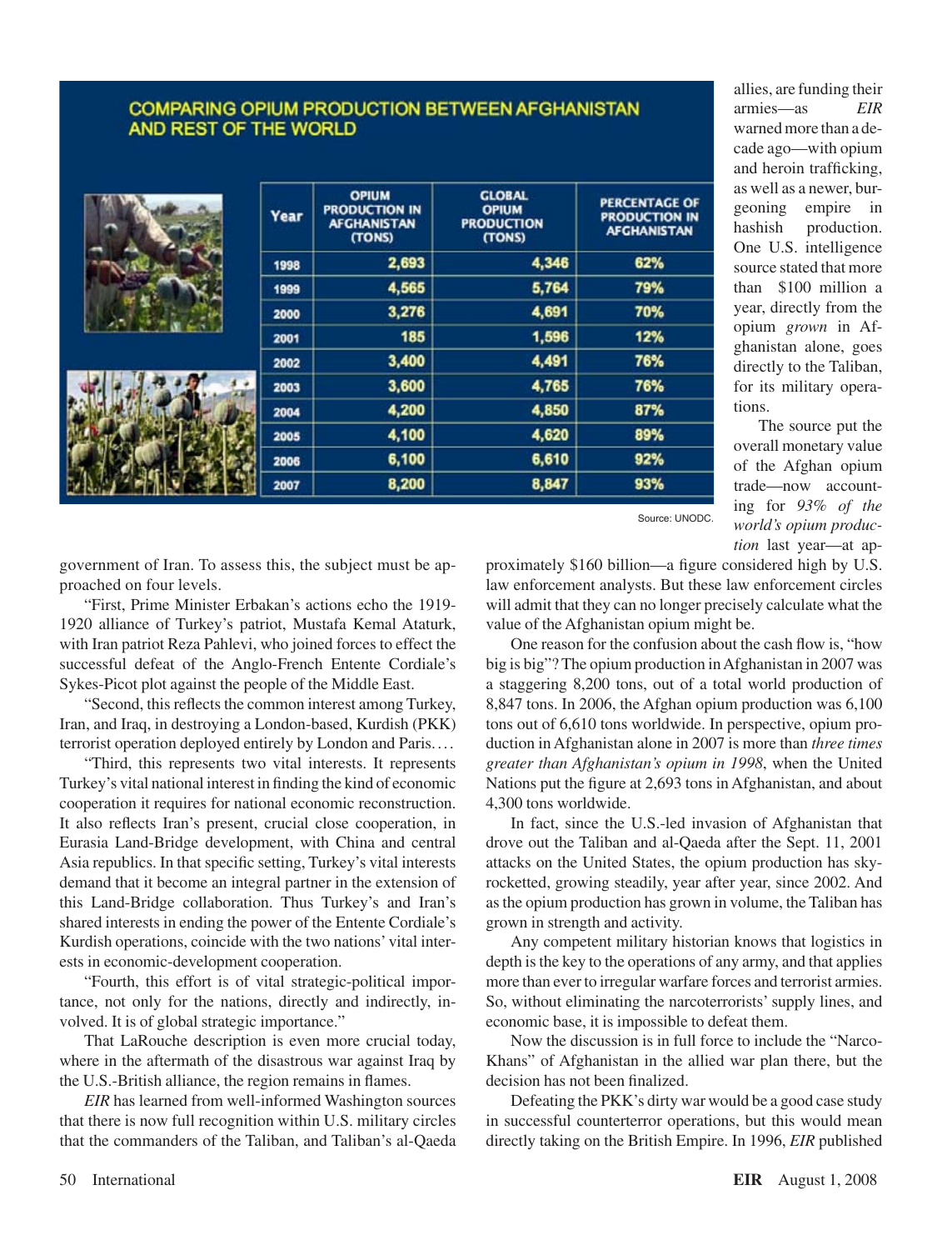### **HEROIN SEIZURES IN EU AND TURKEY**



various Kurdish tribes whose members overlap the territory of eastern Turkey, northern Syria, Iraq, and Iran. Thus, the PKK has networks already in place to transship heroin from Afhanistan, through Iraq or Iran, into Turkey, and on through Turkey to Europe.

The PKK trafficking activities are interlinkedwithother Turkish organized crime networks, the official said, and therefore can take advantage of the freight traffic into Europe. Furthermore, with 8 million Turks living

a memorandum demanding that the U.S. State Department put Britain on the list of sponsors of terrorism. *EIR* listed over a dozen countries, including Turkey, that suffered from London's protection of terrorism. *EIR* wrote: "On Aug. 20, 1996, the Turkish government formally protested to the British government for allowing the Kurdish Workers Party to continue its London-based MED TV broadcasts into Turkey, despite documentation that the broadcasts were being used to convey marching orders to PKK terrorists there."

#### **The Kurdish and PKK Narcotics Role**

In May 2003, Steven W. Casteel, the DEA's assistant administrator for intelligence, testified before the Senate Judiciary Committee. Casteel stated: "The Government of Turkey consistently reports that the PKK, as an organization, is responsible for much of the illicit drug processing and trafficking in Turkey. Turkish press reports state that the PKK produces 60 tons of heroin per year and receives an estimated income of forty million dollars each year from drug trafficking proceeds."

From the DEA's own intelligence report, Casteel added that evidence shows that among the PKK's modes of drugprofiteering are producing opium, taxing traffickers who pass through their cross-border territories, and "possibly controlling a significant portion of the heroin markets in Europe."

Shortly after the Istanbul DEA conference this month, a senior Turkish security official described the PKK's drug operations to *EIR* as follows: The PKK has been ideally suited for drug trafficking, since it draws its membership from in Europe, half of whom visit Turkey each year, there are tremendous opportunities to take out the drugs and bring in the cash in return.

In a January 1999 article, "PKK heroin cartel threatens Europe," *EIR* published the fundamentals of this story as follows:

"...While the European Union condemns Turkey's war against the PKK as a violation of 'human rights,'the reality is that western Europe has itself become a primary victim of the war, because the PKK and Kurdish mafia are major traffickers of heroin into Europe."

"The evidence compiled by western European, Turkish, and U.S. law enforcement agencies documenting the PKK role, is dramatic. According to published reports by these agencies, Turkey serves as the land-bridge for three-quarters of the heroin transported for use in western Europe, some 60 tons a year, from its origin in Afghanistan. According to several reports, the PKK and its allied Kurdish clan mafia is one of the main groups bringing that heroin into Europe. The PKK's proceeds from this smuggling, and its control of streetlevel distribution networks throughout western Europe, fund the PKK's war.

"Heroin also provides the basis for the PKK's alliances with other separatist armies operating in the war-zones of Afghanistan-Tajikistan, the Caucasus, eastern Turkey, and the Balkans, which constitute the highway through which the heroin reaches western Europe. Control of the heroin trade has become a primary objective in many of these conflicts.

"Here we summarize some of the evidence compiled by